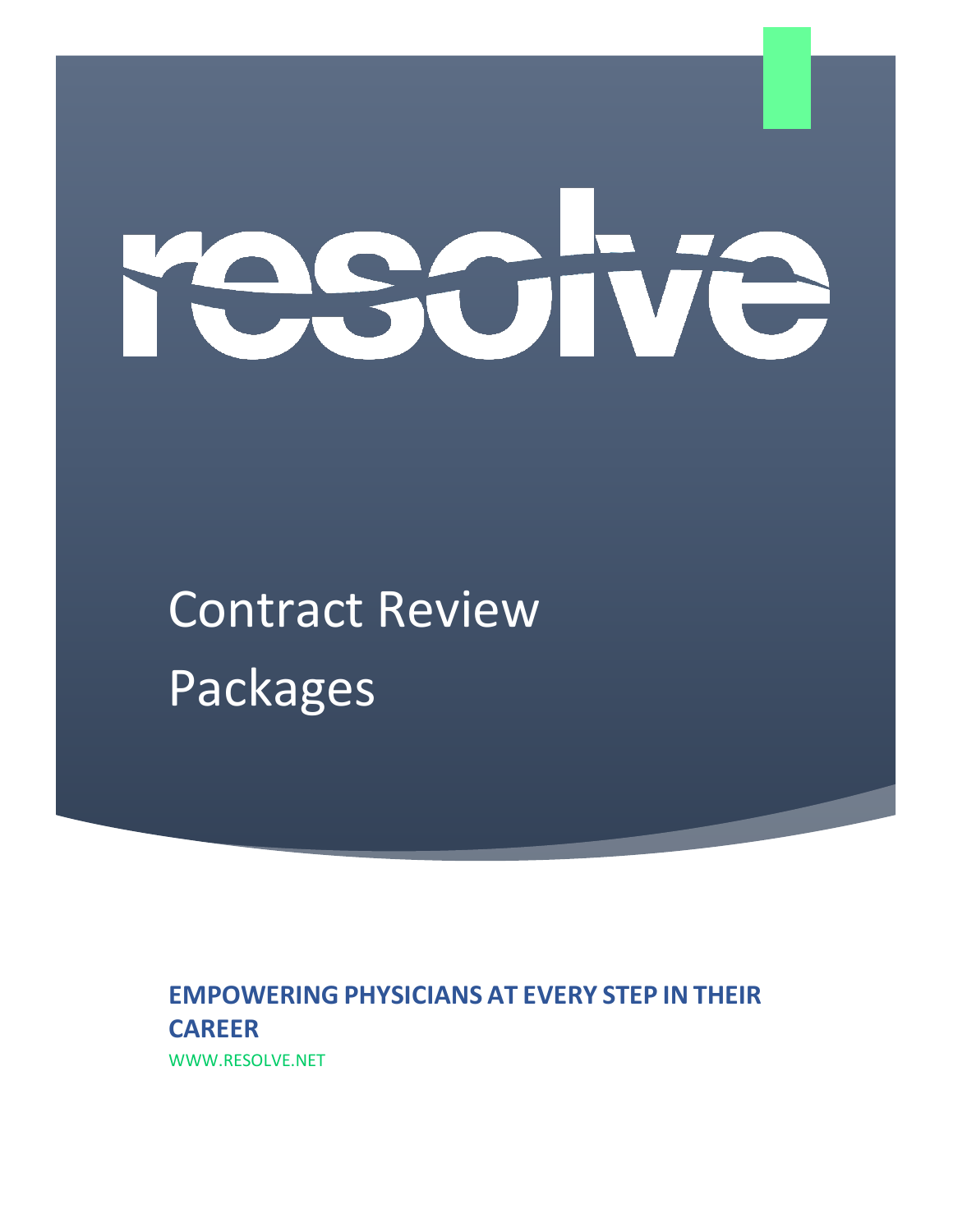# NEW CONTRACTS

# **Basic Contract Review**

#### *\$499*

- Attorney notes via email
- Compensation analysis
- Benefits analysis

# **Fixed Contract Review**

#### *\$649*

- \$423 average savings
- Attorney notes via email
- Compensation analysis
- Benefits analysis
- Phone consultation and email correspondence with attorney
- Attorney negotiations with employer (at your choosing)

# **Full Access Contract Review**

#### *\$999*

- \$2,317 average savings
- Attorney notes via email
- Compensation analysis
- Benefits analysis
- Phone consultation and email correspondence with attorney
- Attorney negotiations with employer (at your choosing)
- Access to the attorney for one year for ongoing support
- Review of multiple offers including locum contracts
- 5% discount on attorney rates for medical entity formation and will & trust preparation
- Full Benefits Analysis with a financial advisor
- Unlimited contacts nationwide with follow ups and re-contacts
- Unlimited access to an experienced healthcare attorney
- Contract Review & Negotiations Included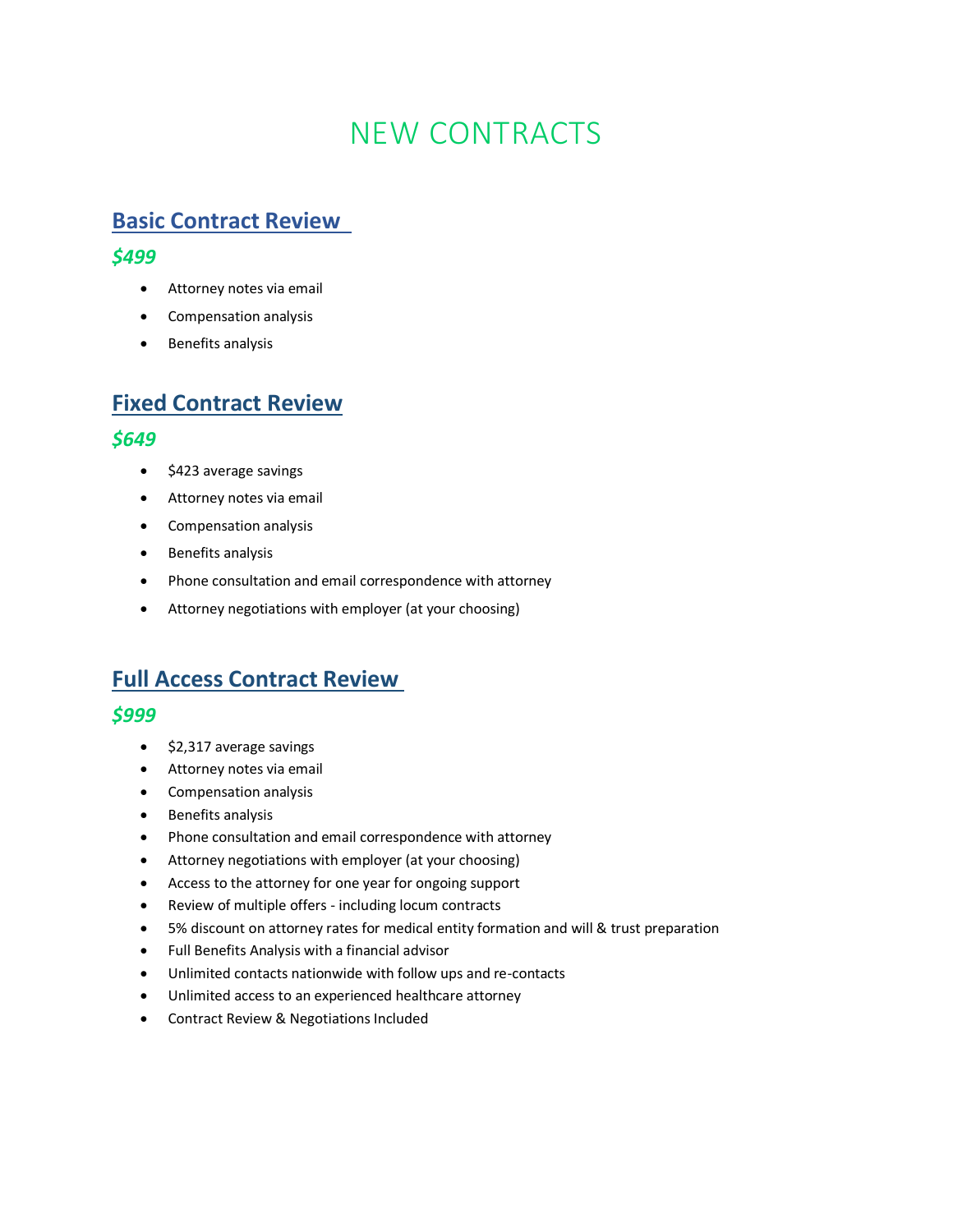# EXISTING CONTRACTS

## **Exit Consult Review**

#### *\$649*

- Review of current employment contract
- Overview of responsibilities upon exit
- One phone call to discuss with Attorney

## **Exit Strategy + Negotiations**

#### *\$1499*

- No hourly rate
- Attorney notes via email
- Phone consultation and email correspondence with attorney
- Review of current contract and hospital recruitment agreement
- Phone consultation and email correspondence with attorney
- Attorney negotiations with employer (at your choosing)
- Access to the attorney for one year for ongoing support

## **Renegotiation**

#### *\$1749*

- No hourly rate
- Attorney notes via email
- Full compensation and benefits analysis
- Phone consultation and email correspondence with attorney
- Review of old contract and new contract
- Review of productivity bonuses
- Attorney negotiations with employer (at your choosing)
- Access to the attorney for one year for ongoing support